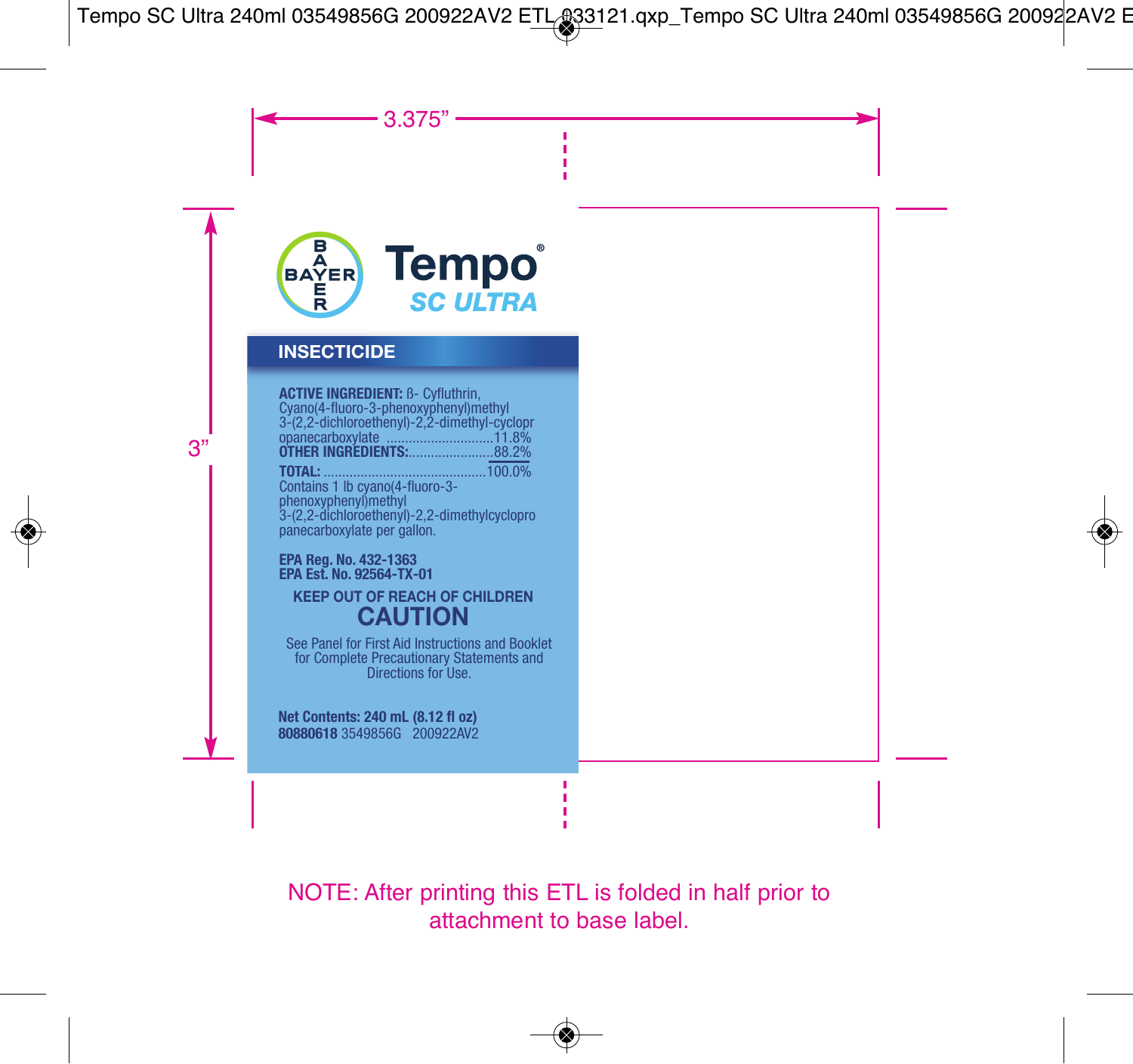#### **For MEDICAL and TRANSPORTATION Emergencies ONLY Call 24 Hours A Day 1-800-334-7577 For PRODUCT USE Information Call 1-800-331-2867)**

| <b>FIRST AID</b>                                                                                                                                                                                                                  |                                                                                                                                                                                                                                                                                  |  |  |  |  |  |
|-----------------------------------------------------------------------------------------------------------------------------------------------------------------------------------------------------------------------------------|----------------------------------------------------------------------------------------------------------------------------------------------------------------------------------------------------------------------------------------------------------------------------------|--|--|--|--|--|
| If on skin:                                                                                                                                                                                                                       | • Take off contaminated clothing.<br>Rinse skin immediately with plenty of water for 15 - 20 minutes.<br>Call a poison control center or doctor for treatment advice.                                                                                                            |  |  |  |  |  |
| If inhaled:                                                                                                                                                                                                                       | Move person to fresh air.<br>$\bullet$<br>If person is not breathing, call 911 or an ambulance, then give artificial respira-<br>tion, preferably mouth-to-mouth if possible.<br>Call a poison control center or doctor for further treatment advice.<br>$\bullet$               |  |  |  |  |  |
| If in eyes:                                                                                                                                                                                                                       | Hold eye open and rinse slowly and gently with water for 15 - 20 minutes. Remove contact lenses, if present, after the first 5 minutes, then continue rinsing eye.<br>٠<br>Call a poison control center or doctor for treatment advice.<br>$\bullet$                             |  |  |  |  |  |
| İlf<br>swallowed:                                                                                                                                                                                                                 | Call a poison control center or doctor immediately for treatment advice.<br>Have person sip a glass of water if able to swallow.<br>Do not induce vomiting unless told to do so by a poison control center or doctor.<br>Do not give anything by mouth to an unconscious person. |  |  |  |  |  |
| In case of emergency call toll free the Bayer CropScience Emergency Response Telephone No.<br>1-800-334-7577. Have a product container or label with you when calling a poison control<br>center, doctor, or going for treatment. |                                                                                                                                                                                                                                                                                  |  |  |  |  |  |
| Note To Physician: No specific antidote is available. Treat the patient symptomatically.                                                                                                                                          |                                                                                                                                                                                                                                                                                  |  |  |  |  |  |

#### **PRECAUTIONARY STATEMENTS HAZARDS TO HUMANS AND DOMESTIC ANIMALS CAUTION**

Harmful if swallowed, inhaled or absorbed through skin. Causes moderate eye irritation. Avoid contact with eyes, skin, or clothing. Avoid breathing spray mist. Wash thoroughly with soap and water after handling and before eating, drinking, or using tobacco. Remove contaminated clothing and wash before reuse.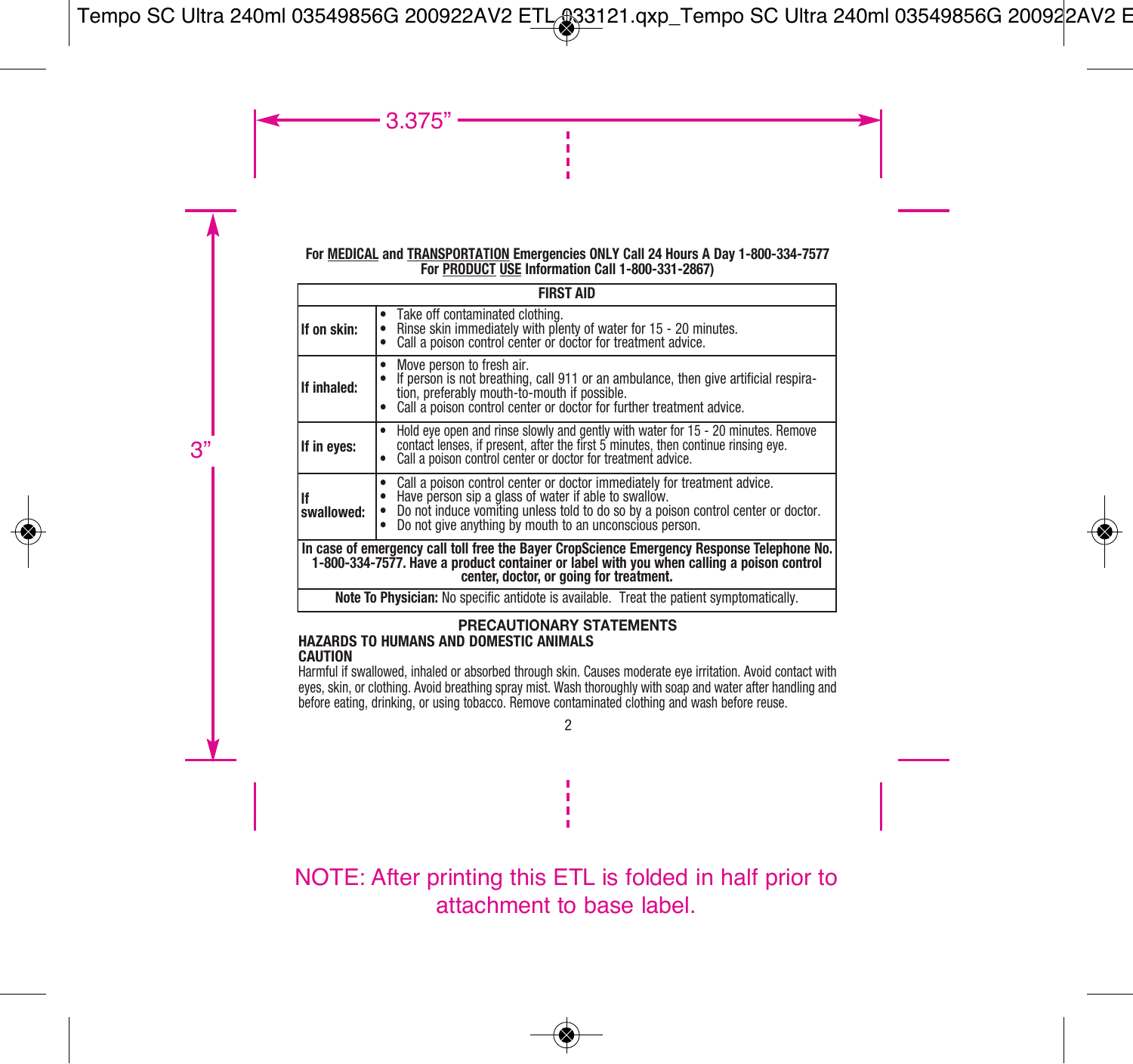#### **ENVIRONMENTAL HAZARDS**

This pesticide is extremely toxic to fish and aquatic invertebrates. Remove from premises or tightly cover fish tanks and disconnect aerators when applying indoors where such containers are present. To protect the environment, do not allow pesticide to enter or run off into storm drains, drainage ditches, gutters or surface waters. Applying this product in calm weather when rain is not predicted for the next 24 hours will help to ensure that wind or rain does not blow or wash pesticide off the treatment area. Rinsing application equipment over the treated area will help avoid run off to water bodies or drainage systems.

Do not apply when weather conditions favor drift from treated areas. Drift and runoff from treated areas may be hazardous to aquatic organisms in neighboring areas. Apply this product only as specified on this label.

This pesticide is highly toxic to bees exposed to direct treatment or residues on crops or weeds. Do not apply this product or allow it to drift onto crops or weeds on which bees are actively foraging. Additional information may be obtained by consulting your Cooperative Extension Service.

#### **PHYSICAL & CHEMICAL HAZARDS**

Do not use water-based sprays of this product in conduits, motor housings, junction boxes, switch boxes, or other electrical equipment because of possible shock hazard.

## **PRODUCT FACTS**

- Low Odor
- Non-staining
- No phytotoxicity on a wide range of ornamentals

## **KILLS:**

Ants (except Pharaoh and Harvester), Fire Ants\*, Aphids, Armyworms, Azalea caterpillars, Bagworms, Beetles, Billbugs (adult), Black turfgrass ataenius (adult), Black vine weevil (adult), Blow Flies, Bluegrass billbug (adult), Boxelder Bugs, Bristly rose slugs, Budworms, Cadelles Beetles, Cadelles, California oakworms, Cankerworms, Casebearers, Carpenter Ants, Carpet Beetles, Caterpillars, Chiggers, Chinch Bugs, Cigarette Beetles, Clothes Moths, Clover Mites, Cockroaches, Confused Flour Beetles, Crickets, Cutworms, Darkling Beetles, Dermestid Beetles, Drugstore Beetles, Earwigs, Elm Leaf Beetles, Elm spanworms, Filth Flies, Firebrats, Flea beetles, Flies, Flour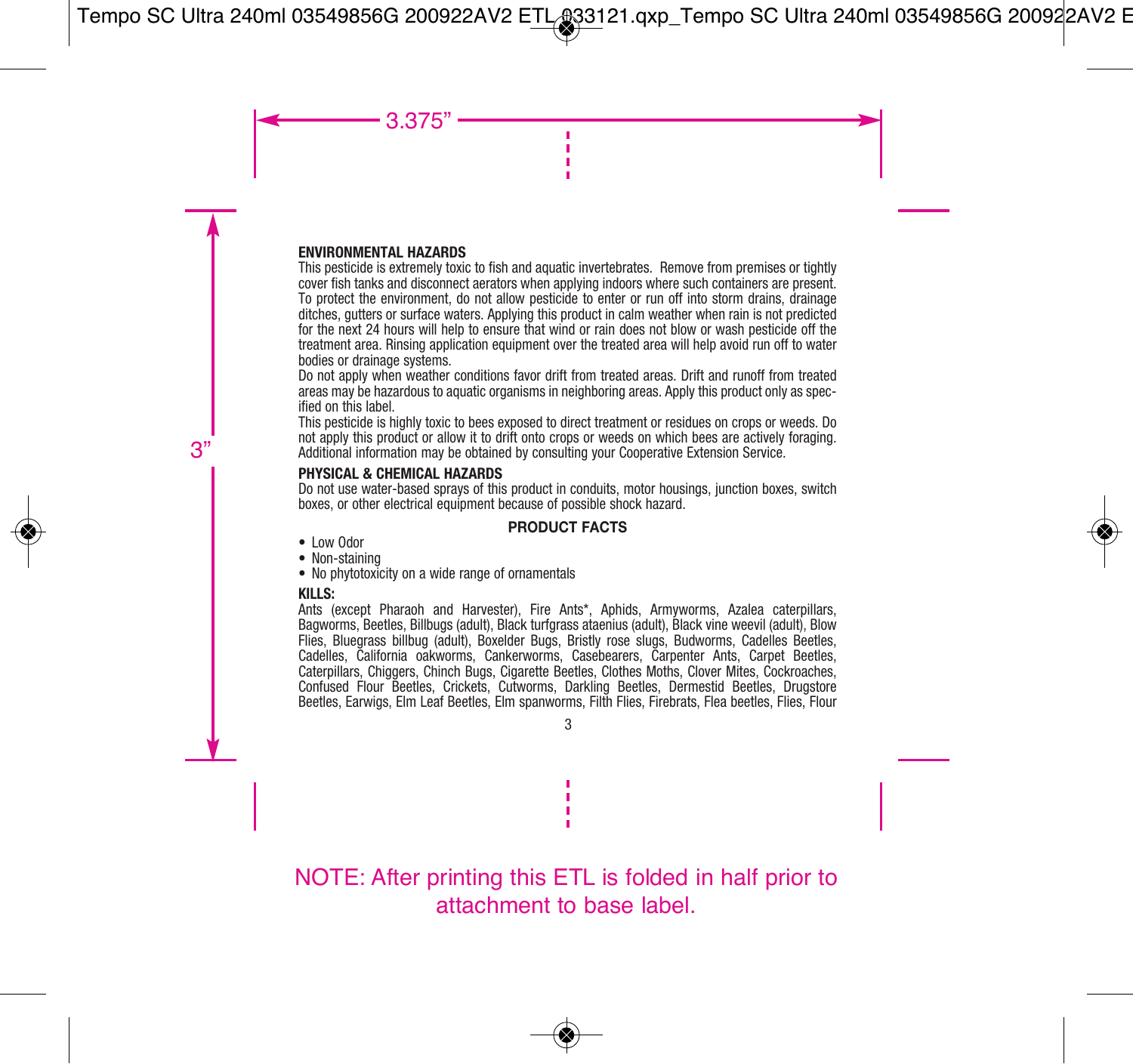Beetles, Fruit Flies, Fungus Gnats, Grain Mites, Granary weevil, Grasshoppers, Ground Beetles, Gypsy Moth Larva, Hide Beetles, Hornets, House Flies, Hyperodes weevil (adult), Indian Meal Moths, Japanese Beetles (adult), June beetles (adult), Lace Bugs, Larder Beetles, Leaf-Feeding Caterpillars, Leafhoppers, Leafrollers, Leaf Skeletonizers, Leather Beetles, Lesser Grain Borers Beetles, Lesser Mealworms, Mealy Bugs, Mediterranean Flour Moths, Merchant Grain Beetles, Mealworms, Mealworm Beetles, Millipedes, Mole Crickets, Mosquitoes, Moths, Oleander Moth Larvae, Orchid weevil, Pear psylla, Peppertree psyllid, Phorid Flies, Pillbugs, Pine Shoot Moths, Pine Tip Moths, Plant Bugs, Red Flour Beetles, Redhumped Caterpillars, Rice Weevils Beetles, Sawfly larvae, Sawtoothed Grain Beetles, Scale Insects (crawler stages), Sciarid Flies, Silverfish, Sod Webworms, Sowbugs, Spider Mites, Spiders, Spittlebugs, Stable Flies, Striped beetles, Striped oakworms, Tent Caterpillars, Thrips, Ticks, Tussock moth larvae, Walnut caterpillars, Warehouse Beetles, Webworms, Whiteflies, Yellowiackets\*, and Yellownecked caternillars \*Direct spray only

#### **FOR USE IN AND AROUND**

Apartments; Bakeries; Bottling Facilities; Breweries; Buses; Cafeterias; Candy Plants; Cereal Processing and Manufacturing Plants; Correctional Facilities; Dairies and Dairy Product Processing Plants; Day Care Centers; Egg Laying Facilities; Food Handling Facilities; Food Manufacturing Plants; Food Processing Plants; Frozen Food Plants; Grain Mills; Granaries; Greenhouses (structures only) (non-commercial); Hospitals; Hotels; Houses; Industrial Buildings; Kitchens; Laboratories; Livestock Housing; Manufacturing Establishments; Mausoleums; Meat and Produce; Nursing Homes; Offices; Pet Kennels; Pickle Factories; Poultry Houses; Processing and Packing Plants; Resorts; Restaurants and other Food Handling Establishments; Schools; Spice Plants; Stores; Warehouses; and Wineries and similar structures]

#### **TEMPO® SC ULTRA INSECTICIDE**

Suspension concentrate containing 1 lb ß- cyfluthrin per gallon.

## **WHERE TO APPLY**

 • Apply in areas that may be conducive for pest activity or where pests have been observed or can find shelter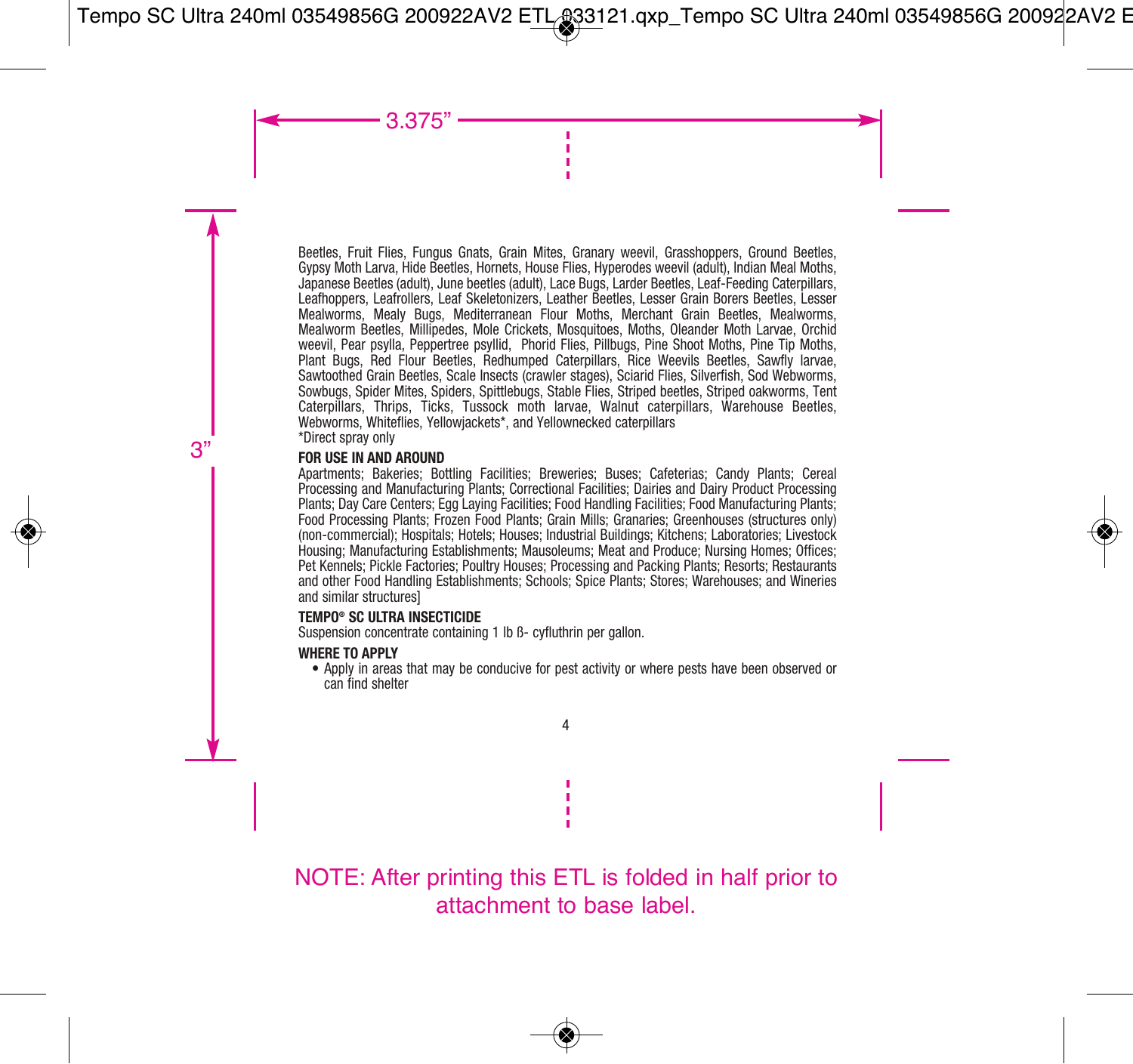- In and around buildings and structures
- On residential, commercial and recreational areas of turf
- On ornamentals in landscapes and interior plantscapes

## **MIXING INFORMATION**

- Shake this product well before measuring concentrate for dilution in water.
- Mix the appropriate amount of this product with water.
- Add product when filling spray tank with water; shake or agitate mixture.
- Diluted spray mixture can be stored overnight. Agitate before using.

## **HOW TO APPLY**

- General surface, spot, mist, or crack and crevice application.
- Broadcast application to turf and foliar application to ornamentals.
- Spray pests and surfaces from a distance of 8 inches.

## **RE-APPLY**

- Every 7 to 10 days, if needed.
- For turf, re-apply if needed, but not more than 6 times per year. **RE-ENTRY**
	- Avoid contact with treated surfaces until dry.
	- **Do not** allow people or pets to contact treated areas until dry.



#### **QUESTIONS**

For questions or comments, call toll-free 1-800-331-2867

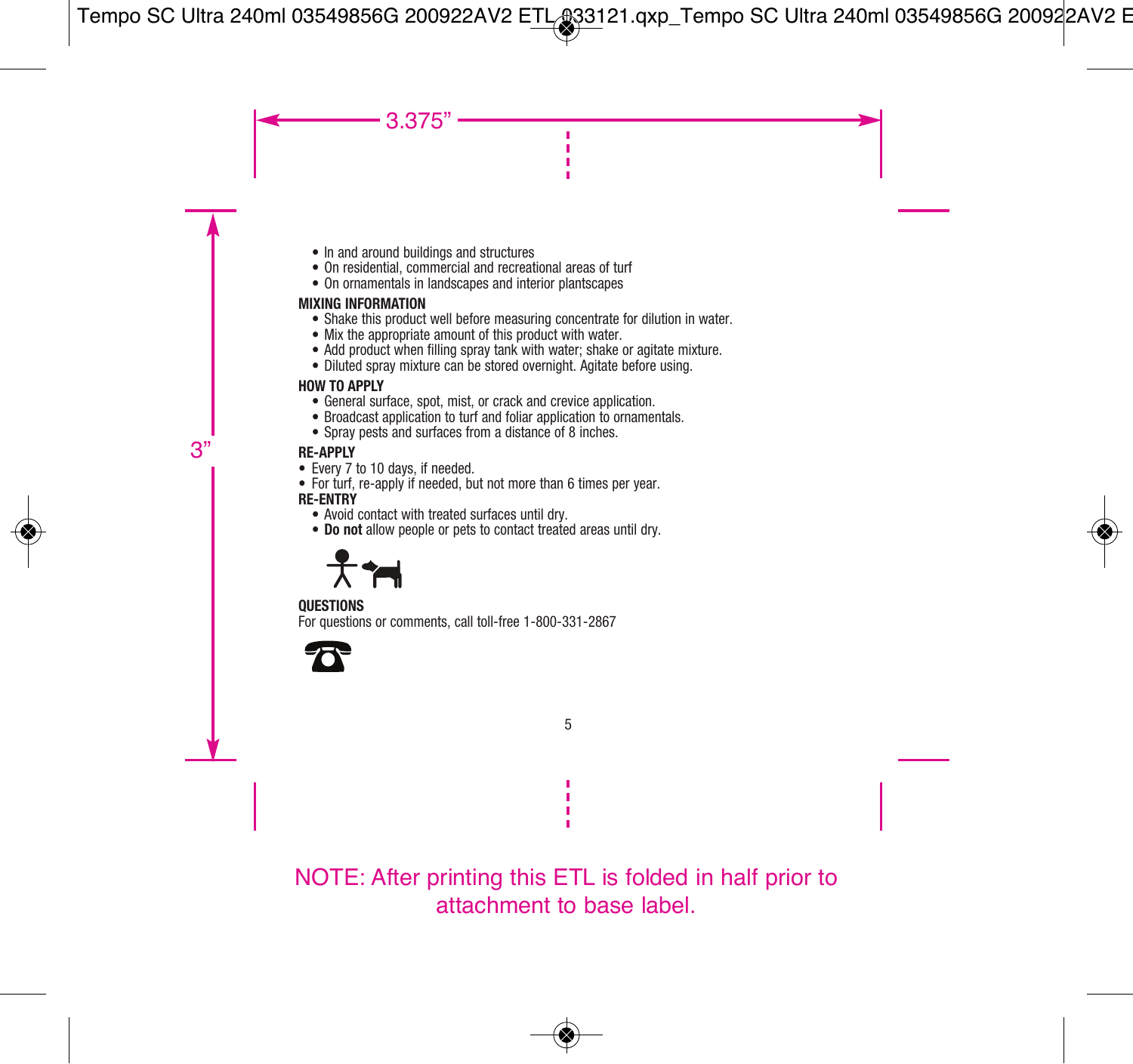## **DIRECTIONS FOR USE**

#### **It is a violation of Federal law to use this product in a manner inconsistent with its labeling. Read the entire label before using this product.**

#### **APPLICATION RESTRICTIONS**

- Remove or tightly cover fish tanks and disconnect aerators during application.
- Remove pets during application and until treated surfaces are completely dry.
- Avoid contact with treated surfaces until dry.
- When treating areas directly over your head, wear eye protection (safety glasses, goggles or face shield) and dust/mist mask or respirator.
- **Do not** treat entire area of floor or floor coverings.
- **Do not** apply where electrical short circuits can occur.
- **Do not** apply in occupied hospital and/or nursing home rooms. Occupants may return when surfaces have dried.
- **Do not** apply in occupied classrooms. Classrooms may be used again after treated surfaces have dried.
- **Do not** apply to parts of furniture or upholstery where prolonged contact by humans will occur
- 
- **Do not** apply as a space spray.
- When using this product outdoors, do not make applications during rain.
- All outdoor applications must be limited to spot or crack-and-crevice treatments only, except for the following permitted uses:
	- o (1) Applications to soil or vegetation around structures;
	- o (2) Applications to lawns, turf, and other vegetation;
	- $\frac{1}{3}$  Applications to the side of a building, up to a maximum height of 3 feet above grade;<br> $\frac{1}{3}$  Applications to underside of eaves, soffits, doors, or windows permanently protected
	- o (4) Applications to underside of eaves, soffits, doors, or windows permanently protected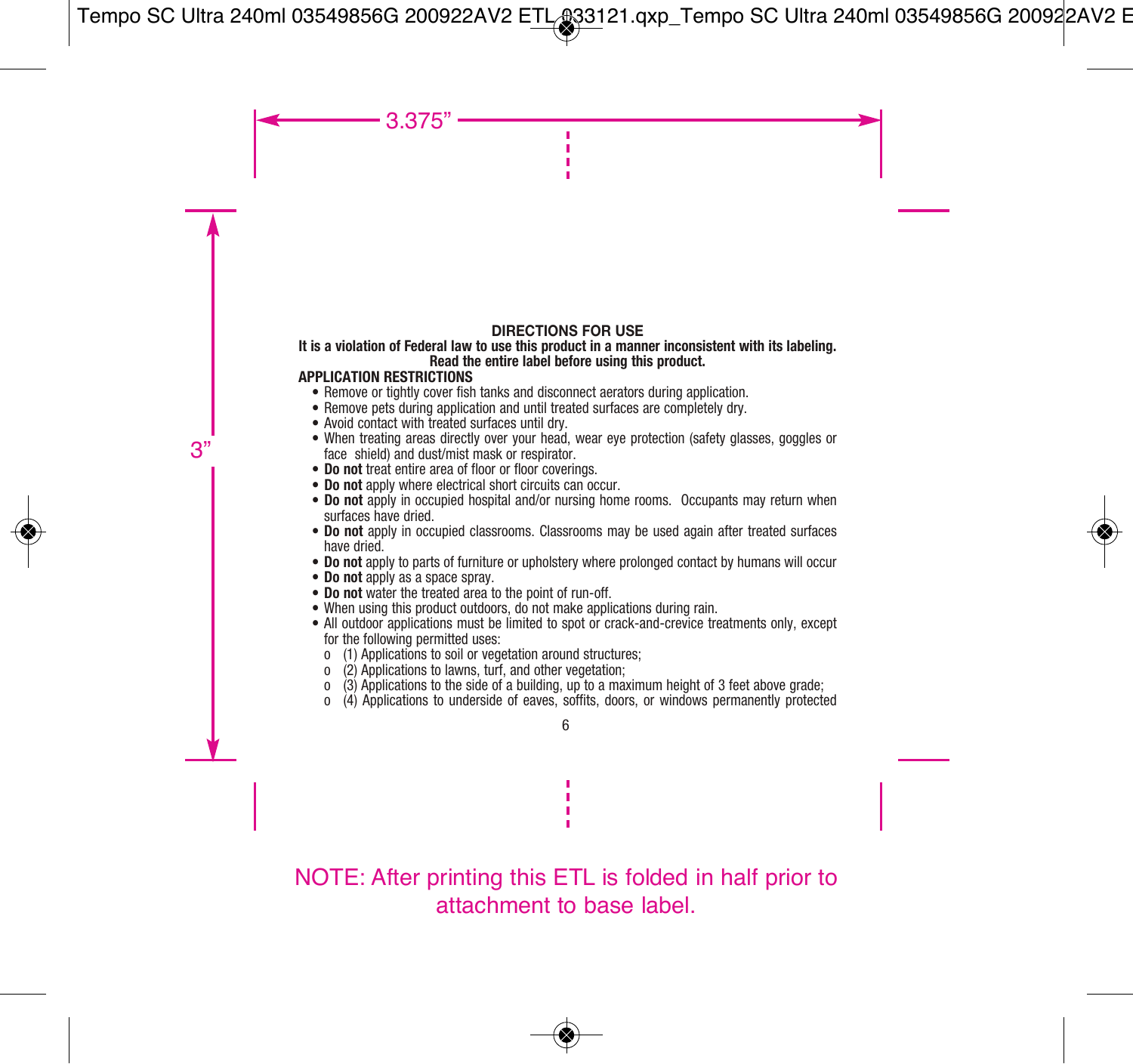from rainfall by a covering, overhang, awning, or other structure;

- o (5) Applications around potential pest entry points into buildings, when limited to a surface band not to exceed one inch in width;
- o (6) Applications made through the use of a coarse, low pressure spray to only those portions of surfaces that are directly above bare soil, lawn, turf, mulch or other vegetation, as listed on this label, and not over an impervious surface, drainage or other condition that could result in runoff into storm drains, drainage ditches, gutters, or surface waters, in order to control occasional invaders or aggregating pests.
- Application is prohibited directly into sewers or drains, or to any area like a gutter where drainage to sewers, storm drains, water bodies, or aquatic habitat can occur. Do not allow the product to enter any drain during or after application.
- **Do not** allow drift onto ponds, streams, or lakes.
- **Do not** apply this product by aerial application or by any type of chemigation system.
- **Do not** apply when the average wind speed is greater than 15 mph.
- **Do not** apply when turf grass areas are water logged or the soil is saturated with water (i.e., will not accept irrigation).
- **Do not** apply to any food crop.

#### **TANK MIXING**

This product may be tank-mixed with other registered pesticides unless expressly prohibited by the product label. A small volume mixing test with other products is recommended to ensure compatibility. Observe all restrictions and precautions which appear on the labels of these products. Follow the most restrictive of labeling directions and precautions. Do not exceed label rates.

## **INDOOR PESTS**

Use this product to control indoor pests by application as a general surface treatment, spot treatment, crack and crevices treatment, or void injection by spray, mist, or foam.

#### **WHERE TO APPLY**

Apply in areas that may be conducive for pest activity or where pests have been observed or can find shelter. Use general surface, spot, mist, or crack and crevice applications.

Treat areas where pests normally feed, hide, or travel, such as floor-wall junctions, corners, around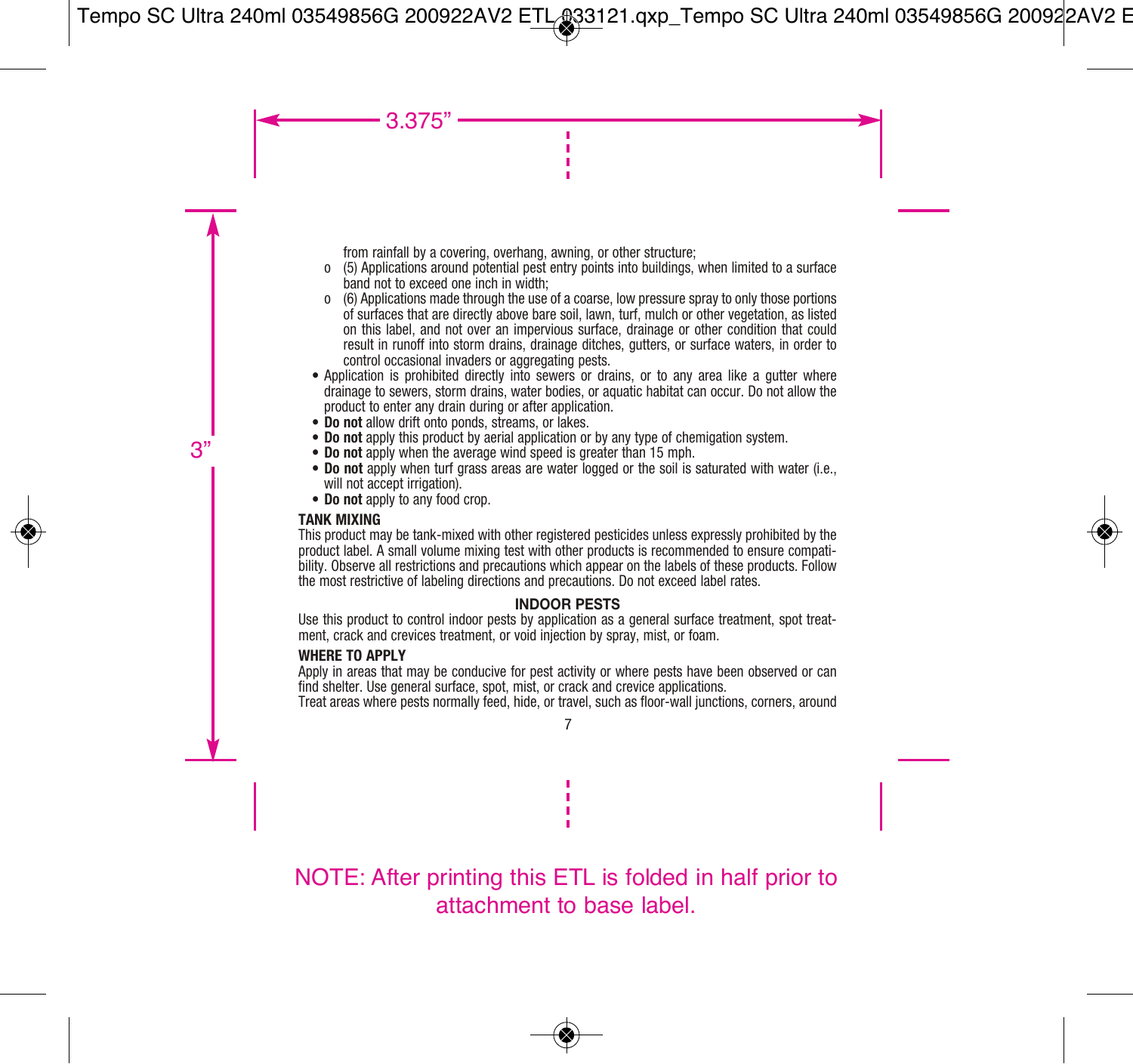water pipes, behind and under refrigerators, cabinets, sinks and stoves.

This product can be applied to walls, floors, ceilings, in and around cabinets, between, behind and beneath equipment and appliances, around floor drains, window and door frames and around plumbing, sinks and other possible pest harborage sites.

Treat entry points around water pipes, utility penetrations, windows, doors, vents, and eaves.

Void applications can be made behind veneers, piers, and chimney bases, into rubble foundations, into block voids and structural voids, wall voids, under slabs, stoops, porches, or to the soil in crawlspaces, and other similar voids.

Treat floors, floor coverings, carpets, or rugs to kills ticks.

## **USE RATE**

0.025% -- 8 ml (0.27 fl oz) per gal water

0.05% -- 16 ml (0.54 fl oz) per gal water

• Use high rate for severe infestations and longer residual.

## **HOW TO APPLY (Also see: APPLICATION FOR INDOOR PESTS)**

General Surface Applications

- Use a low-pressure system (do not exceed 50 psi at nozzle tip), with a fan-type nozzle to apply the dilution uniformly.
- In the home, all food processing surfaces and utensils should be covered or thoroughly washed following treatment. Cover exposed food or remove from area being treated.

Spot, Mist, or Crack and Crevice Applications

- Apply directly into voids, cracks and crevices using spray or foam equipment.
- Spray: Use a low-pressure system (do not exceed 50 psi at nozzle tip), with a pinpoint or variable pattern nozzle or applicator equipment that delivers low volume treatments, such as the Micro-Injector or Actisol.
- Foam: Use appropriate foam generating equipment to supply a sufficient volume of foam. Mix the dilution with manufacturer's recommended volume of foaming agent.

## **WHEN TO APPLY**

- When pests are seen or found
- Re-apply every 7 to 10-days if needed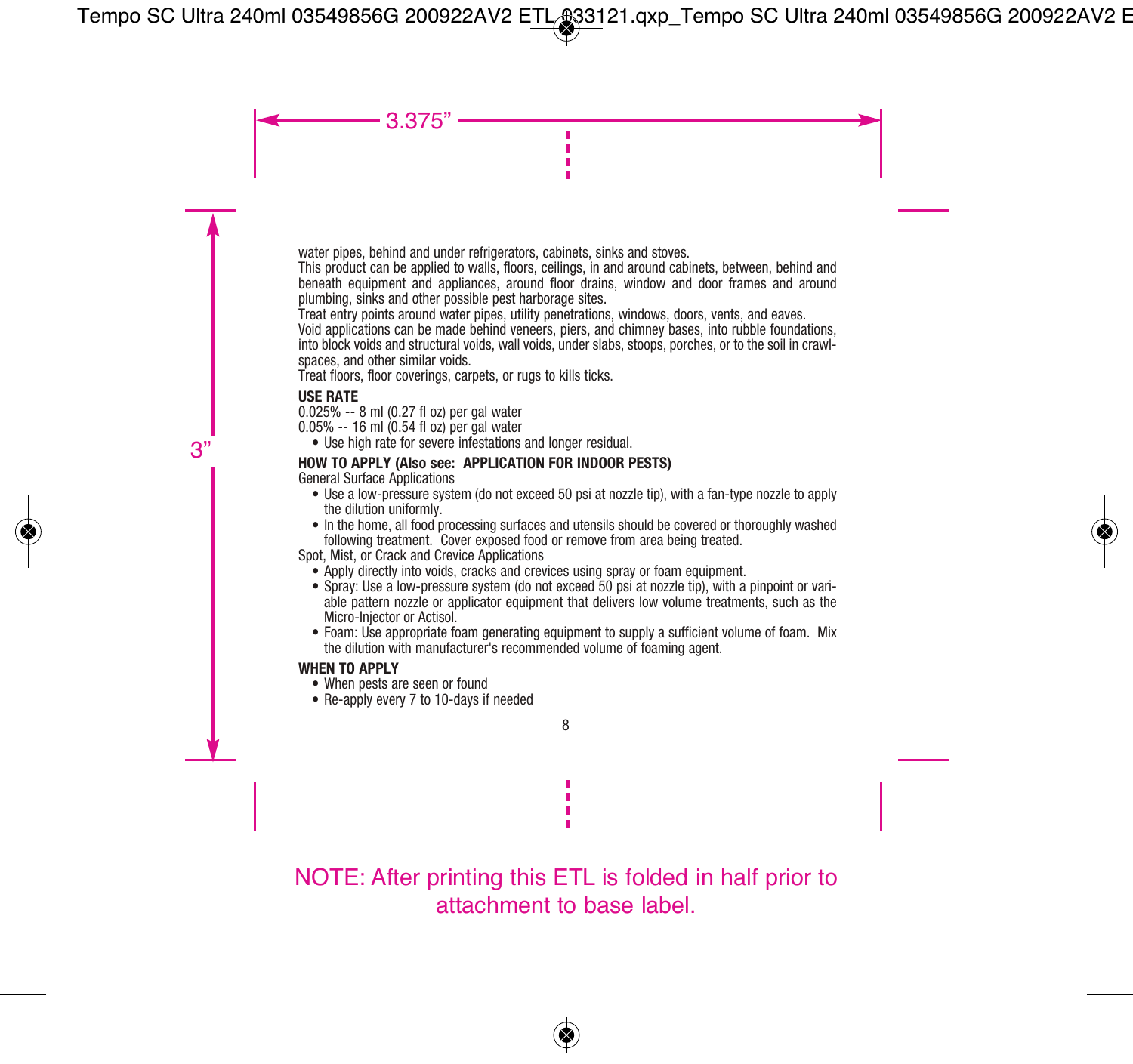## **APPLICATION FOR INDOOR PESTS**

#### **GENERAL HOUSEHOLD PESTS Cockroaches, Crickets, Silverfish, Spiders, and other listed pests**

Use a coarse, low-pressure spray.

 • Treat entry points such as around water pipes, doors, windows, and eaves. Treat areas where pests normally feed or hide such as baseboards, corners, around water pipes, under refrigerators, cabinets, sinks, and stoves, being sure to spray cracks & crevices. Spot treat floor beneath furniture, in closets, and storage areas, but do not apply to entire floor area.

#### **ANTS (excluding harvester, fire and pharaoh ants)**

- Apply to ant trails on walls, tile, baseboards, around pipes, under cabinets, and other places where ants are active.
- Treat entry points such as windows and doors and the outdoor perimeter.

## **PANTRY AND STORED PRODUCT PESTS**

Make applications to cupboards, shelving and storage areas. Remove all foodstuffs, all utensils, and other objects before spraying. Allow all treated surfaces to dry before replacing foodstuffs, utensils or other items. Any foodstuff accidentally contaminated with any spray solution must be discarded.

## **COMMERCIAL STORED PRODUCT PESTS**

Apply finished spray to equipment, wall and floor surfaces of grain bins, warehouses, production facilities, storage areas, rail cars, truck beds, and other areas where products are stored at the rate of 1 gal per 1000 sq ft prior to storing or handling grain. Application should be made only after equipment bins and buildings have been thoroughly cleaned.

Apply product as a perimeter treatment where pests are active and may find entrance. It is recommended to treat a band of soil or lawn up to 10 feet wide around and adjacent to structures and treat the foundation to a height of 2 to 3 feet. Apply as a coarse spray at a rate of 1 gal per 1000 sq ft. Thoroughly and uniformly wet the barrier area but do not allow run-off to occur.

#### **PESTS IN AIRCRAFT**

Do not use in aircraft cabins. May be applied to carpet or upholstery in the cargo area only.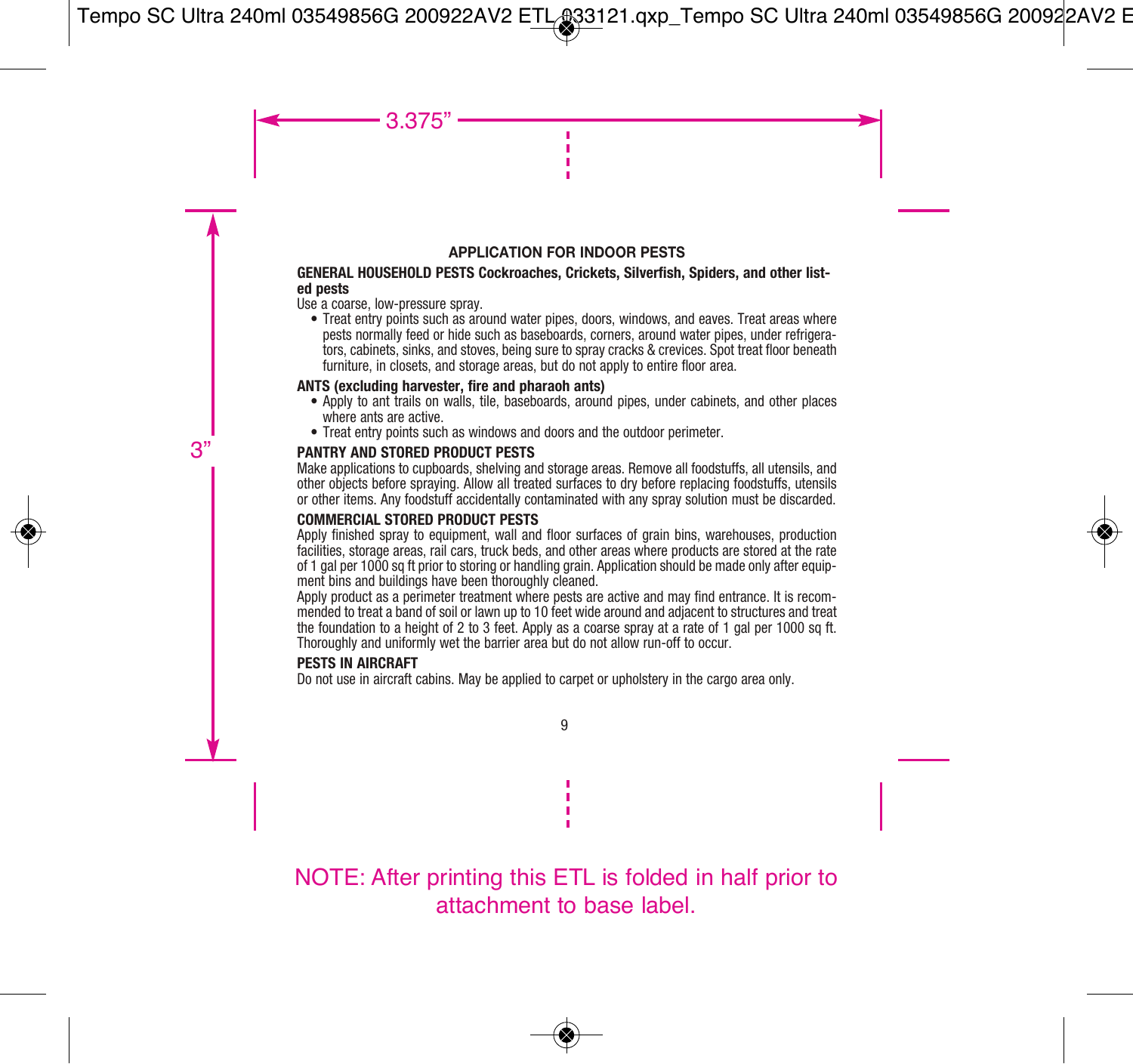#### **PESTS IN LIVESTOCK HOUSING STRUCTURES such as Horse Stables, Dairy Barns, Hog Farms, Poultry Houses, & Pet Kennels**

Apply as a general surface, spot, and/or crack and crevice spray. Do not apply indoors where animals other than cattle or horses are present.

Allow spray to dry before allowing re-entry of animals into treated areas. Do not apply to animal feed or watering equipment. Do NOT treat pets with this product.

## **FLYING INSECTS**

Apply to surfaces where pests collect or rest.

## **FOOD/FEED HANDLING ESTABLISHMENTS**

For control of all labeled pests, applications are permitted in food/feed and non-food/non-feed areas of food/feed handling and processing establishments as a general surface, spot, void, or crack and crevice treatment.

Food/Feed handling establishments are defined as places other than private residences in which exposed food/feed is held, processed, prepared, or served. Included also are areas for receiving, storing, packing (canning, bottling, wrapping, boxing), preparing, edible waste storage and enclosed processing systems (mills, dairies, edible oils, syrups) of food/feed. Serving areas where food/feed is exposed and the facility is in operation are also considered food/feed areas.

Non-Food/Non-Feed Areas: Examples of non-food/non-feed areas include garbage rooms, lavatories, floor drains (to sewers), entries and vestibules, offices, locker rooms, machine rooms, boiler rooms, mop closets and storage (after packaging, canning or bottling). All areas that insects inhabit or through which insects may enter should be treated.

General Surface Applications: Do not apply directly to food/feed products. Cover or remove all food/feed processing and/or handling equipment during application. Spot or crack and crevice Applications: Except in federally inspected meat and poultry plants, spot or crack and crevice applications may be made while the facility is in operation provided exposed food is covered or removed from area being treated prior to application. Do not apply directly to food or food-handling surfaces.

## **OUTDOOR/PERIMETER PESTS**

Use this product to kill outdoor pests by application as a perimeter treatment or broadcast application to exterior surfaces of buildings, lawns, grounds, and ornamental plantings.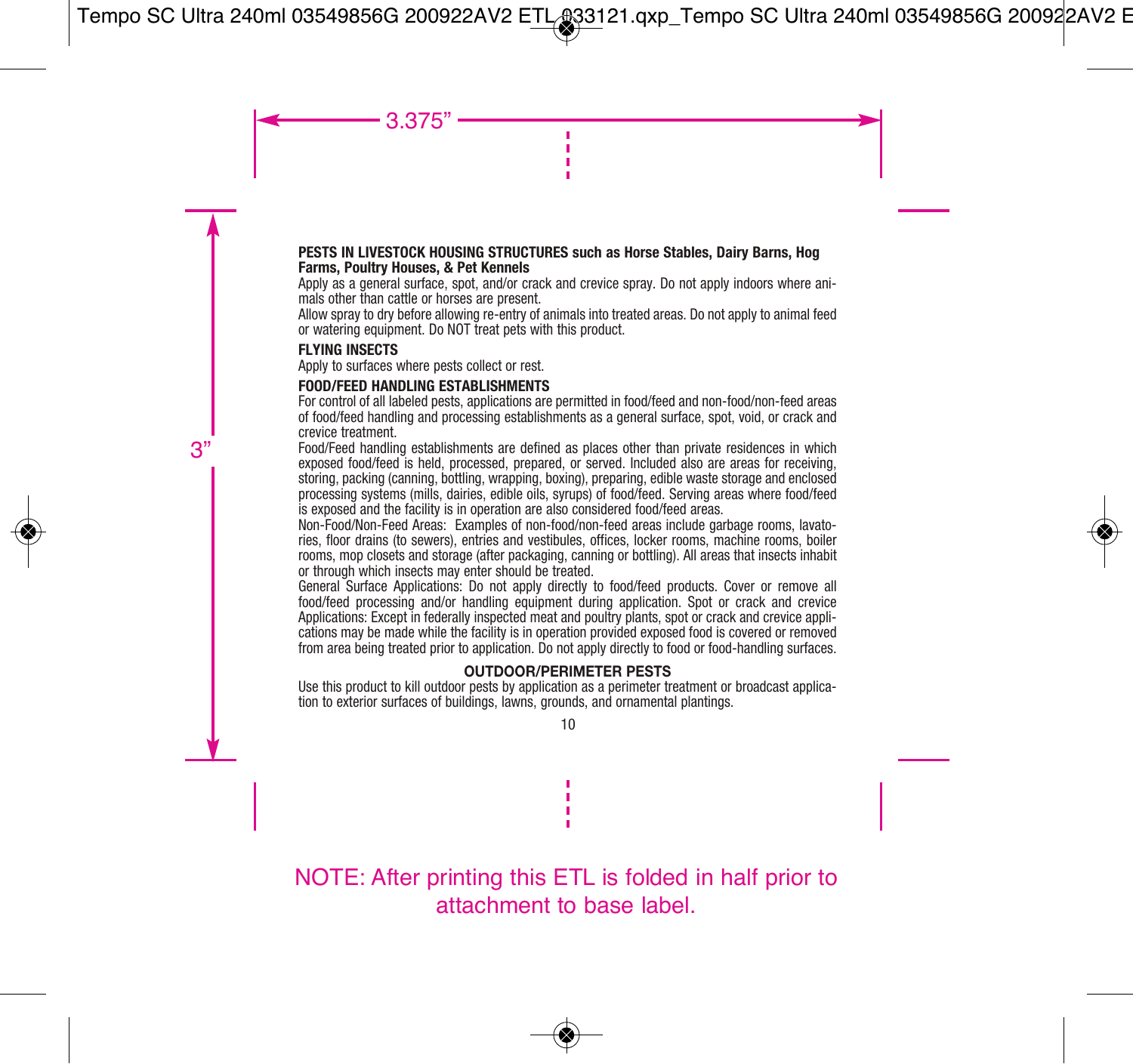#### **WHERE TO APPLY**

- Apply to surfaces on buildings, porches, patios, and other structures, around doors and windows, eaves and attic vents, utility entry points, soffit areas, and other exterior openings (including foundation cracks or drilled holes) where these pests enter the structure or where they have been seen or found, or can find shelter.
- Treat the outside of the structure, to include walls (to a height of 2 to 3 feet), around doors, windows, and soffits where pests are active or may enter or hide. Treat the soil, turf, or other nonflowering ground covering adjacent to the structure (in a band up to 10 feet wide) and wherever pests are seen, have been found, or can find shelter.

## **USE RATE**

- 8 to 16 ml (0.27 to 0.54 fl oz) per 1,000 sq ft See Table 1 for mixing directions.
- Use high rate for severe infestations.

## **HOW TO APPLY (Also see APPLICATIONS FOR OUTDOOR/ PERIMETER PESTS)**

- Perimeter Treatment: Treat area adjacent buildings in a band up to 10 feet wide. Also treat the building foundation to a height of 2 to 3 feet in areas where pests are active or can find entrance.
- Apply just enough dilution to adequately cover the area without excessive dripping or runoff. Volume can vary depending on the surface type treated. For example, mulch requires more spray than bare soil. If mulch is heavy, rake it back to expose soil before treating.
- Avoid contact with treated surfaces until dry.

## **WHEN TO APPLY**

- When pests are seen or found
- Re-apply every 7 to 10 days if needed.

## **MIXING INFORMATION**

- Add product when filling spray tank with water: shake or agitate mixture.
- Diluted spray mixture can be stored overnight. Agitate before using.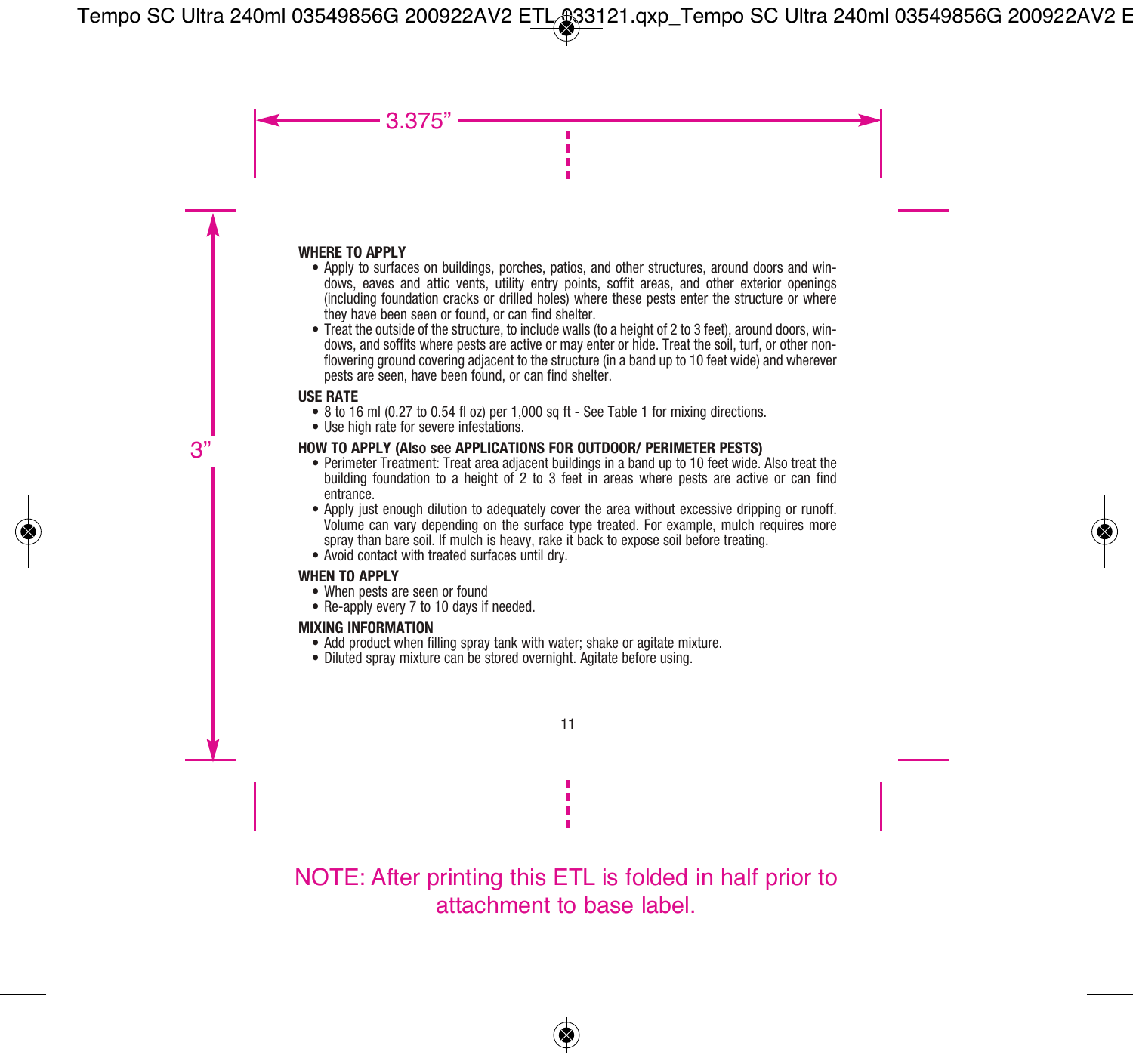| Table 1: Mixing Directions for Outdoor/Perimeter Applications |                                            |                                                                                  |         |         |         |  |  |
|---------------------------------------------------------------|--------------------------------------------|----------------------------------------------------------------------------------|---------|---------|---------|--|--|
| <b>Application</b><br>Volume: gals/<br>$1,000$ sq ft          | Use Rate:<br>Milliliters/<br>$1,000$ sq ft | Milliliters of this product<br><b>Diluted to These Volumes of Finished Spray</b> |         |         |         |  |  |
|                                                               |                                            | 3 gals                                                                           | 10 gals | 15 gals | 25 gals |  |  |
| $\mathfrak{p}$                                                |                                            | 12                                                                               | 40      | 60      | 100     |  |  |
|                                                               | 16                                         | 24                                                                               | 80      | 120     | 200     |  |  |
| 5                                                             | 8                                          |                                                                                  | 16      | 24      | 40      |  |  |
|                                                               | 16                                         |                                                                                  | 32      | 48      | 80      |  |  |
| 10                                                            | 8                                          |                                                                                  | 8       | 12      | 20      |  |  |
|                                                               | 16                                         |                                                                                  | 16      | 24      | 40      |  |  |

## **Formula for Determining the Percent Concentration in the Finished Spray**

11.8 X (Milliliters of this product)

 $\frac{11.6 \times \text{N}}{4}$  (willimiters of this product)  $=$  Percent Concentration

#### **APPLICATION FOR OUTDOOR/PERIMETER PESTS**

#### **ANTS (excluding harvester, pharaoh, and carpenter)**

Treat ant trails around windows and doors, along sidewalks, or other areas where seen. Apply a perimeter treatment as described above.

## **OCCASIONAL INVADERS including boxelder bug, and elm leaf beetle**

Apply directly to insects that have congregated around doors and windows and similar areas where they may enter structures. Apply perimeter treatment as described above.

Treat trees and shrubs infested with boxelder bugs, elm leaf beetles, and other occasional invading species early in the season.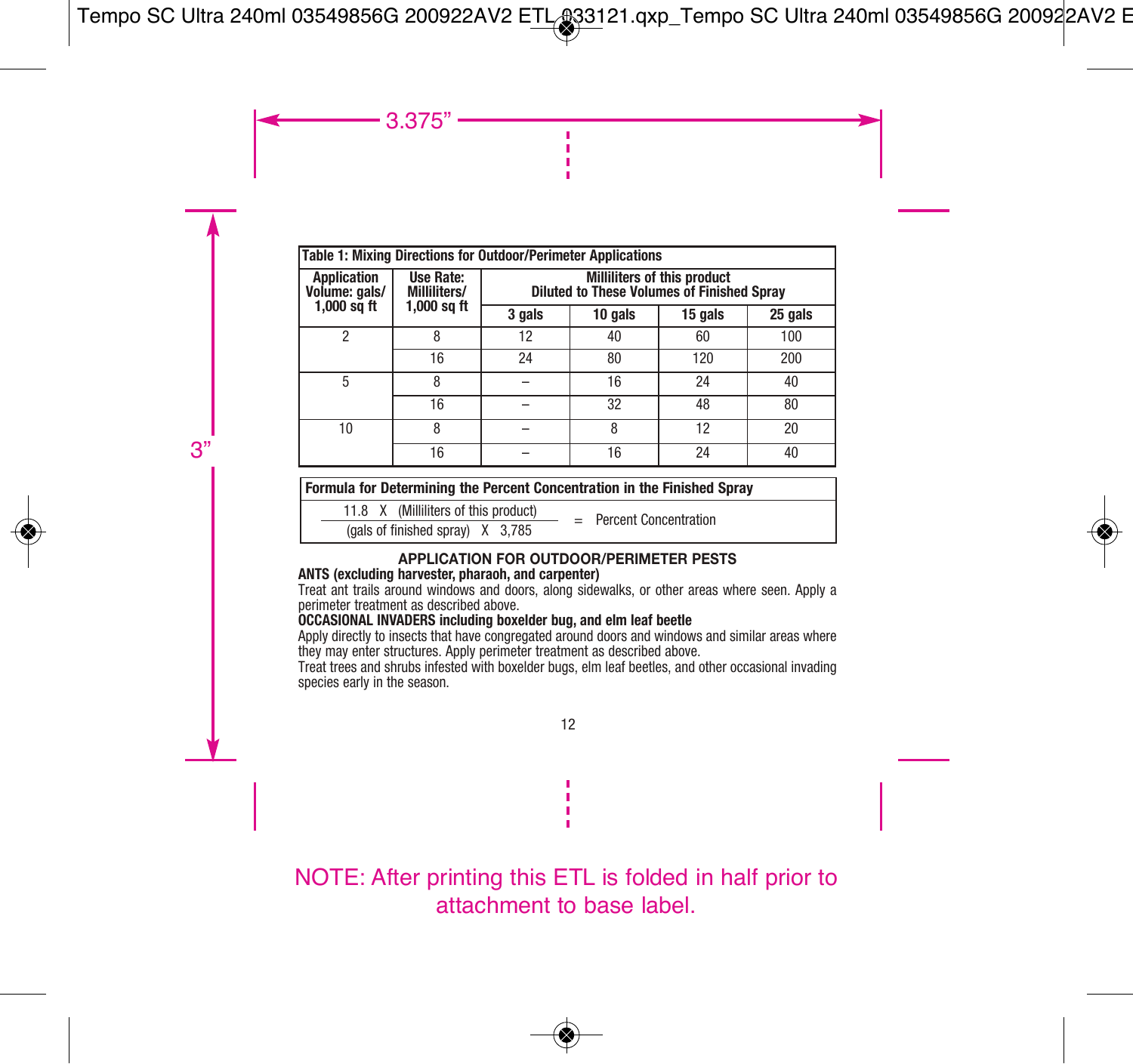#### **TICKS (including ticks that may transmit Lyme Disease, Rocky Mountain Spotted Fever)**

Apply as a direct spray to the pest or as a coarse wet spray to areas of soil where ticks are most likely to be found, such as along paths or trails, under plants, moist areas where pests may be found. Treat soil in the area where these pests could be present.

#### **FILTH FLIES**

Use Rate: 0.025% to 0.05% concentration

Apply low-volume mist or spray to outside surfaces of buildings, porches, patios, garages, fences, and other areas where flies rest.

#### **MOSQUITOES (including mosquitoes that may transmit Zika, Dengue, Chikungunya, and West Nile virus)**

Apply at the rate of one gal of dilution per 1,000 sq ft as a general spray around buildings to control adult mosquitoes.

For higher volume applications, this product may be diluted at lower concentrations and applied in greater volumes of water to deliver the desired amount of product per area (refer to Table 1: Mixing Directions for Outdoor/Perimeter Applications).

Spray around landscape plants and ground cover, under decks, around building foundations and other places where mosquitoes may rest.

## **TURF PESTS**

This product controls designated pests on landscape and recreational turf. Not for use on turf being grown for sale or other commercial use as sod, or for commercial seed production, or for research purposes. Not for use on golf course turf.

## **USE RATE**

Apply 4 to 8 ml (0.135 to 0.270 fl oz) per 1,000 sq ft or 6 to 12 fl oz per acre. Use high rate for severe infestations and longer residual.

#### **WHERE TO APPLY**

Apply where listed pests have been seen or found, or can find shelter. Permitted areas include but are not limited to: home lawns, business complexes, apartment buildings, airports, cemeteries, parks, playgrounds, recreational fields, institutional grounds, athletic fields, and other landscape turf grass.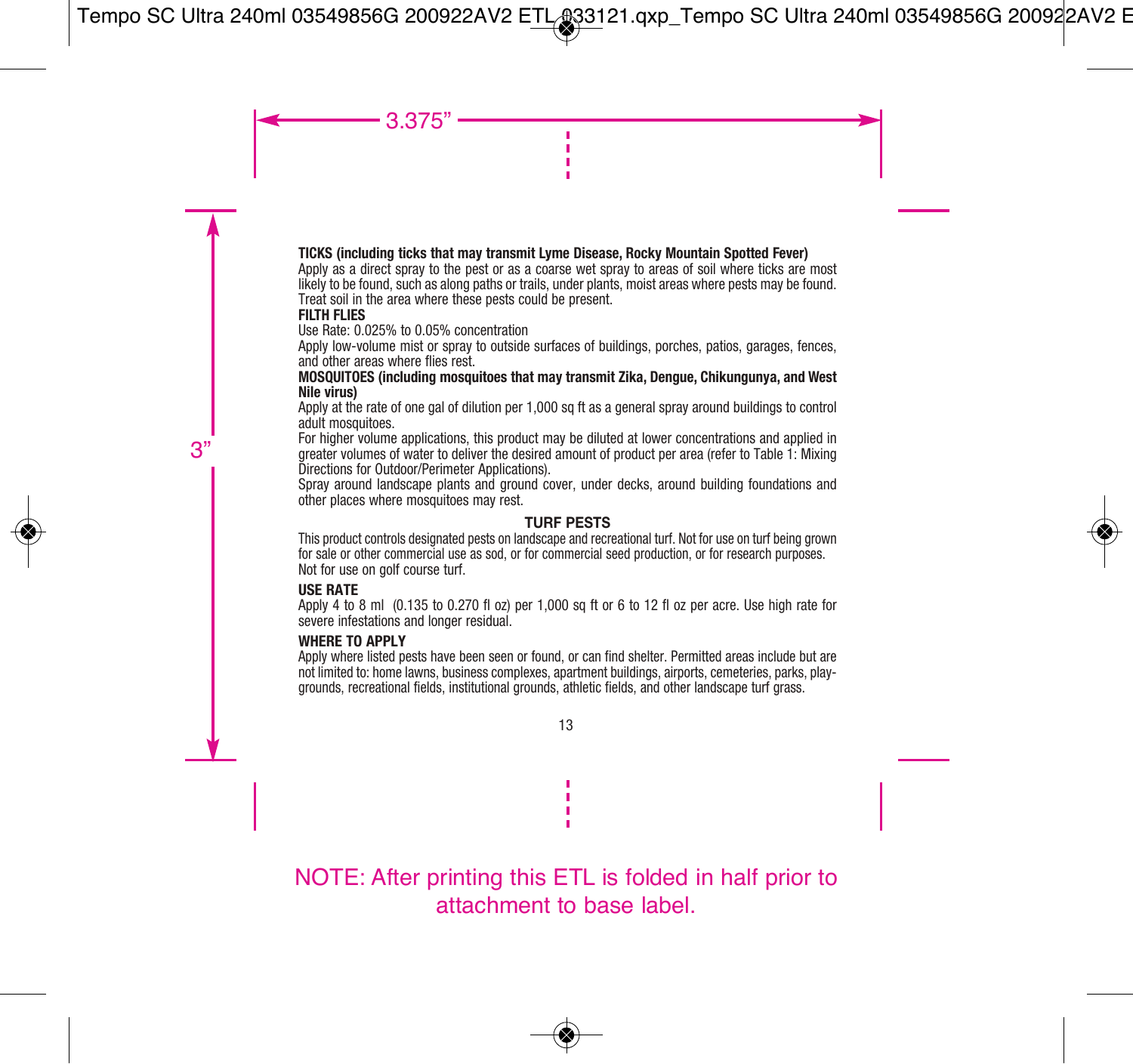## **HOW TO APPLY**

Use an accurately calibrated sprayer. Apply uniformly using spray nozzles with a coarse droplet size such as flood jet nozzles.

Keep children and pets off treated areas until lawn has dried.

## **WHEN TO APPLY**

Apply when pests first appear. Re-apply as needed based on pest reinfestation. Do not treat more than 6 times per year. Consult your State Cooperative Extension Office for the specific timing in your area.

#### **MIXING INFORMATION**

- Add product when filling spray tank with water: shake or agitate mixture.
- Diluted spray mixture can be stored overnight. Agitate before using.

## **APPLICATION FOR TURF PESTS**

## **ARMYWORMS, CUTWORMS, SOD WEBWORMS**

**Do not** water or mow for at least 24 hours following application.

## **BILLBUGS**

Apply when adults first appear in the spring. In temperate climates, this application will also control overwintering chinch bugs.

#### **CHINCH BUGS**

For best results, water the turf immediately after application to aid in the penetration of the active ingredient into the thatch layer where chinch bugs dwell.

## **ORNAMENTAL PESTS**

This product controls designated pests on trees, shrubs, foliage plants and flowers in outdoor landscaped areas and interior plantscapes where these plants are grown.

#### **WHERE TO APPLY**

Use in landscapes and interiorscapes. Permitted areas include: parks, recreational areas, athletic fields, institutional grounds, hotels, malls, office buildings, and airports. Not for use on plants or turf grown for research, commercial seed production, sale, or other commercial use. Not for use in greenhouses or nurseries.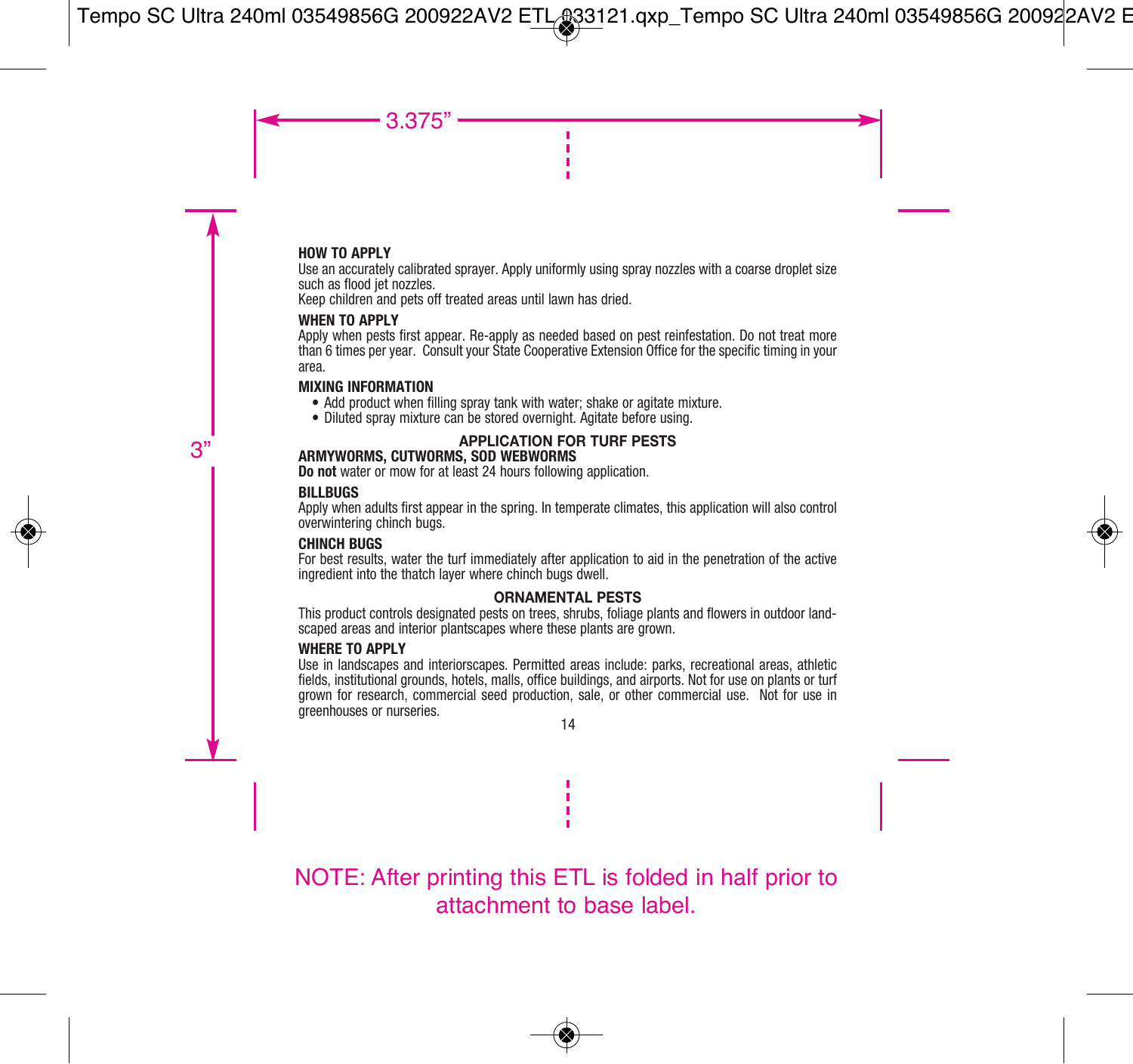Apply where listed pests are seen, have been found, or can find shelter among trees, shrubs, evergreens, ground covers, flowers, and foliage plants.

No phytotoxicity has been observed on a wide range of ornamentals tested under various environmental conditions. If in doubt, first try this product on a small sample.

## **USE RATE**

- 45 to 160 ml (1.5 to 5.4 oz) of this product per 100 gals of water
- Use high rate for severe infestations.

## **HOW TO APPLY (Also see APPLICATION FOR ORNAMENTAL PESTS)**

Apply as a dilute spray just to the point of run-off but do not allow excess run-off. For hard-to-wet foliage such as holly, pine, or ivy, consider adding a spreader-sticker. For best results, spray thoroughly for good coverage including the underside of leaves for pests that feed or rest there.

- Spray plants in bloom at times when pollinating insects are not present, such as early morning or late evening.
- Remove any animal feeding dishes prior to treatment.

Avoid contact with treated surfaces until dry.

## **WHEN TO APPLY**

- Apply when pests first appear. Re-apply as needed based on pest infestation.
- Consult your State Cooperative Extension Office for the specific timing in your area.

## **MIXING INFORMATION**

- Add product when filling spray tank with water: shake or agitate mixture.
- Diluted spray mixture can be stored overnight. Agitate before using.

## **APPLICATION FOR ORNAMENTAL PESTS**

#### **BAGWORMS**

Spray when bagworms first begin to hatch. If possible, apply directly to the larvae. Young larvae are easier to control.

## **BLACK VINE WEEVIL (adult)**

Use rate: 60 to 160 ml (2 to 5.4 fl oz) per 100 gals Apply as needed when adults and damage are first noticed in spring and at 3 to 4 week intervals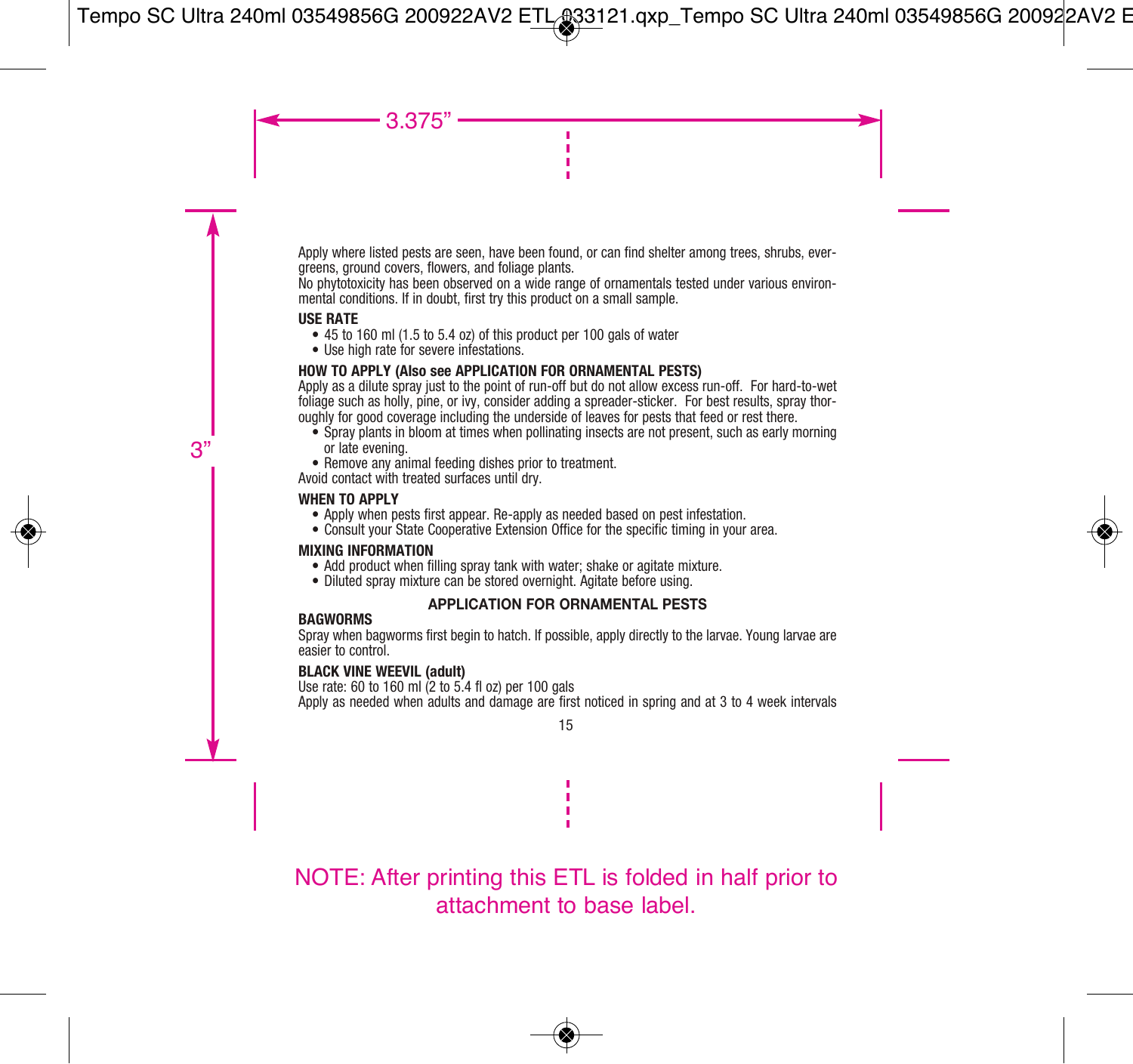while weevils and notching are observed. Addition of a spreader/sticker at recommended rates may enhance control of insects on certain species of ornamentals having difficult to wet foliage.

## **SCALE (CRAWLERS)**

Spray thoroughly, including foliage, trunk, limbs, and twigs.

## **STORAGE AND DISPOSAL**

Do not contaminate water, food, or feed by storage or disposal. **PESTICIDE STORAGE:** 

- Store in a cool, dry place and in such a manner as to prevent cross contamination with other pesticides, fertilizers, food, or feed.
- Protect from freezing.
- Store in original containers and out of the reach of children, preferably in a locked storage area.
- Handle and open container in a manner as to prevent spillage.

## **PESTICIDE DISPOSAL:**

- Pesticide wastes are hazardous.
- Improper disposal of excess pesticide, spray mixture, or rinsate is a violation of Federal law.
- If these wastes cannot be disposed of by use according to label instructions, contact your State Pesticide or Environmental Control Agency, or the Hazardous Waste representative at the nearest EPA Regional Office for guidance.

## **CONTAINER HANDLING:**

lless than one gallonl

Nonrefillable container. Do not reuse or refill this container. Offer for recycling, if available. Triple rinse container (or equivalent) promptly after emptying. Triple rinse as follows: Empty the remain ing contents into application equipment or a mix tank and drain for 10 seconds after the flow begins to drip. Fill the container ¼ full with water and recap. Shake for 10 seconds. Pour rinsate into application equipment or a mix tank or store rinsate for later use or disposal. Drain for 10 seconds after the flow begins to drip. Repeat this procedure two more times. Securely wrap container in several layers of newspaper and discard in trash or offer for recycling if available. If partly filled: Call your local solid waste agency or 1-800-CLEANUP for disposal instructions. Never place unused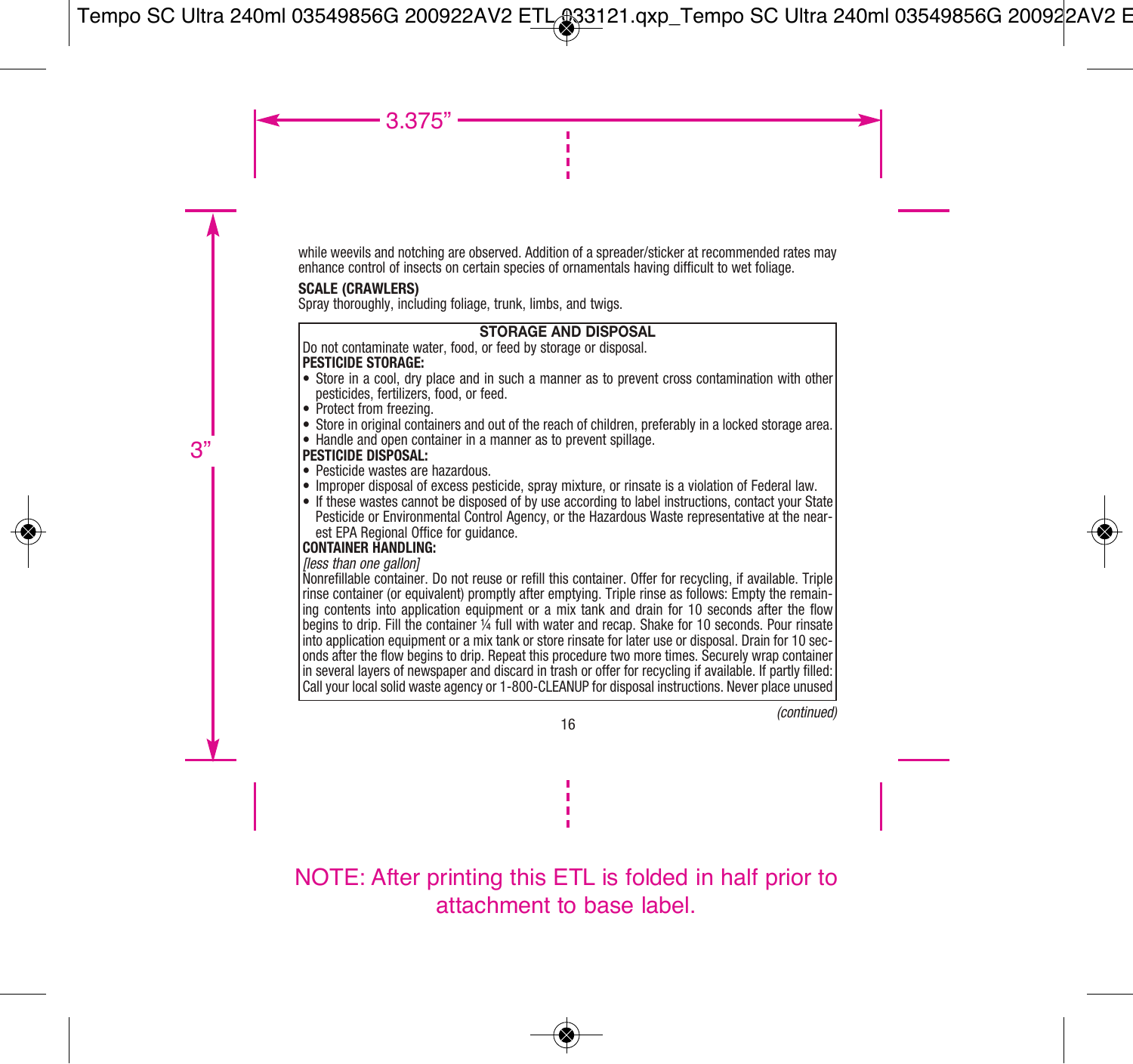## **STORAGE AND DISPOSAL (continued)**

product down any indoor or outdoor drain.

[One to 5 gallon size]

Nonrefillable container. Do not reuse or refill this container. Offer for recycling, if available. Triple rinse container (or equivalent) promptly after emptying. Triple rinse as follows: Empty the remaining contents into application equipment or a mix tank and drain for 10 seconds after the flow begins to drip. Fill the container ¼ full with water and recap. Shake for 10 seconds. Pour rinsate into application equipment or a mix tank or store rinsate for later use or disposal. Drain for 10 seconds after the flow begins to drip. Repeat this procedure two more times. Offer for recycling or reconditioning, or puncture and dispose of in a sanitary landfill, or by incineration, or if allowed by State and local authorities, by burning. If burned, stay out of smoke. If partly filled: Call your local solid waste agency or 1-800-CLEANUP for disposal instructions. Never place unused product down any indoor or outdoor drain.

 $[5]$  5 gallon sizel

Nonrefillable container. Do not reuse or refill this container. Offer for recycling if available. Offer for reconditioning, if appropriate. Triple rinse container (or equivalent) promptly after emptying. Triple rinse as follows: Empty the remaining contents into application equipment or a mix tank. Fill the container ¼ full with water. Replace and tighten closures. Tip container on its side and roll it back and forth, ensuring at least one complete revolution, for 30 seconds. Stand the container on its end and tip it back and forth several times. Empty the rinsate into application equipment or a mix tank or store rinsate for later use or disposal. Repeat this procedure two more times. Offer for recycling or reconditioning, or puncture and dispose of in a sanitary landfill, or by incineration, or if allowed by State and local authorities, by burning. If burned, stay out of smoke. If partly filled: Call your local solid waste agency or 1-800-CLEANUP for disposal instructions. Never place unused product down any indoor or outdoor drain.

## **SPILLS:**

If the container is leaking or material is spilled for any reason or cause, carefully dam up spilled material to prevent runoff. Refer to Precautionary Statements on label for hazards associated with the handling of this material.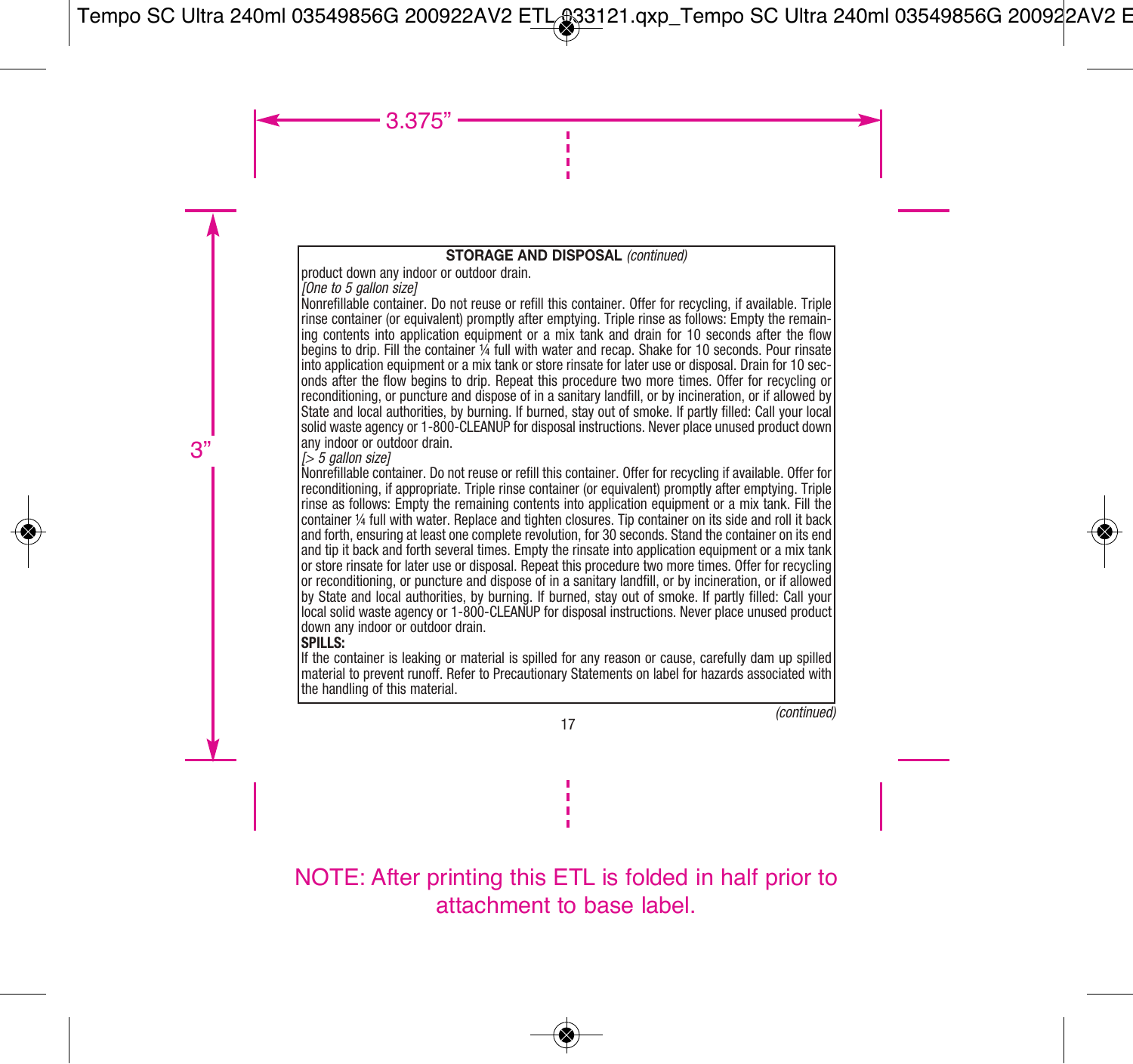#### **STORAGE AND DISPOSAL** (continued)

- **Do not** walk through spilled material.
- Absorb spilled material with absorbing type compounds and dispose of as directed for pesticides above.
- Keep unauthorized people away.
- You may contact the Bayer Environmental Science Emergency Response Team for decontamination procedures or any other assistance at 1-800-334-7577

## **CONDITIONS OF SALE AND LIMITATIONS OF WARRANTY AND LIABILITY**

Read the entire Directions for Use, Conditions, Disclaimer of Warranties and Limitations of Liability before using this product. If terms are not acceptable, return the unopened product container at once.

By using this product, user or buyer accepts the following Conditions, Disclaimer of Warranties and Limitations of Liability.

**CONDITIONS:** The directions for use of this product are believed to be adequate and must be followed carefully. However, it is impossible to eliminate all risks associated with the use of this prod uct. Ineffectiveness, plant injury, other property damage, as well as other unintended consequences may result because of factors beyond the control of Bayer CropScience LP. Those factors include, but are not limited to, weather conditions, presence of other materials or the manner of use or application. All such risks shall be assumed by the user or buyer.

**DISCLAIMER OF WARRANTIES:** TO THE EXTENT CONSISTENT WITH APPLICABLE LAW, BAYER CROPSCIENCE LP MAKES NO OTHER WARRANTIES, EXPRESS OR IMPLIED, OF MERCHANTABILITY OR OF FITNESS FOR A PARTICULAR PURPOSE OR OTHERWISE, THAT EXTEND BEYOND THE STATE-MENTS MADE ON THIS LABEL. No agent of Bayer CropScience LP is authorized to make any warranties beyond those contained herein or to modify the warranties contained herein. TO THE EXTENT CONSISTENT WITH APPLICABLE LAW, BAYER CROPSCIENCE LP DISCLAIMS ANY LIABILITY WHAT-SOEVER FOR SPECIAL, INCIDENTAL OR CONSEQUENTIAL DAMAGES RESULTING FROM THE USE OR HANDLING OF THIS PRODUCT.

**LIMITATIONS OF LIABILITY:** TO THE EXTENT CONSISTENT WITH APPLICABLE LAW THE EXCLUSIVE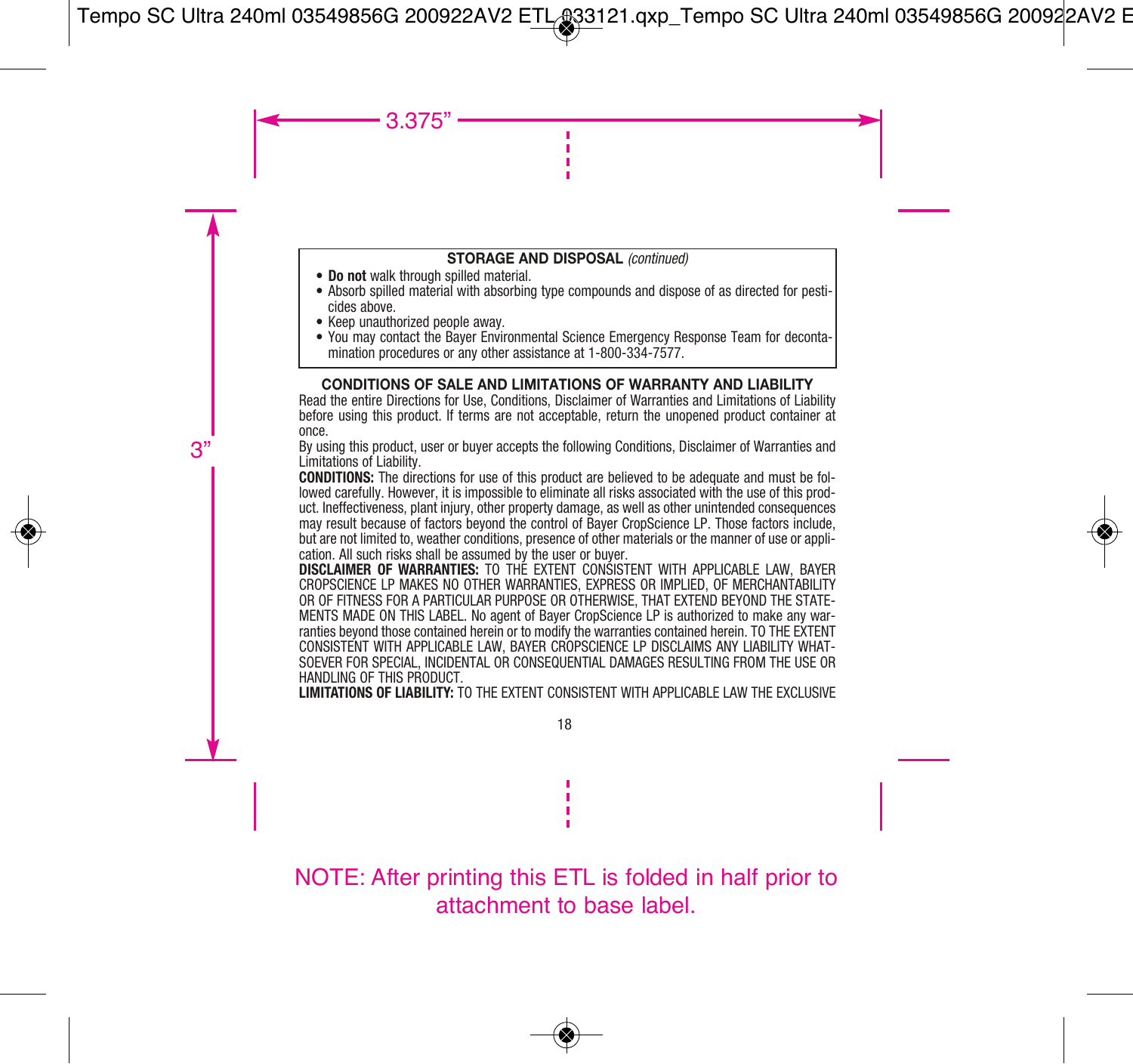REMEDY OF THE USER OR BUYER FOR ANY AND ALL LOSSES, INJURIES OR DAMAGES RESULTING FROM THE USE OR HANDLING OF THIS PRODUCT, WHETHER IN CONTRACT, WARRANTY, TORT, NEGLIGENCE, STRICT LIABILITY OR OTHERWISE, SHALL NOT EXCEED THE PURCHASE PRICE PAID, OR AT BAYER CROPSCIENCE LP'S ELECTION, THE REPLACEMENT OF PRODUCT.

Bayer (reg'd), the Bayer Cross (reg'd) and Tempo® are registered trademarks of Bayer.

**Produced for: Bayer Environmental Science A Division of Bayer CropScience LP 5000 CentreGreen Way, Suite 400 Cary, NC 27513**

Baver